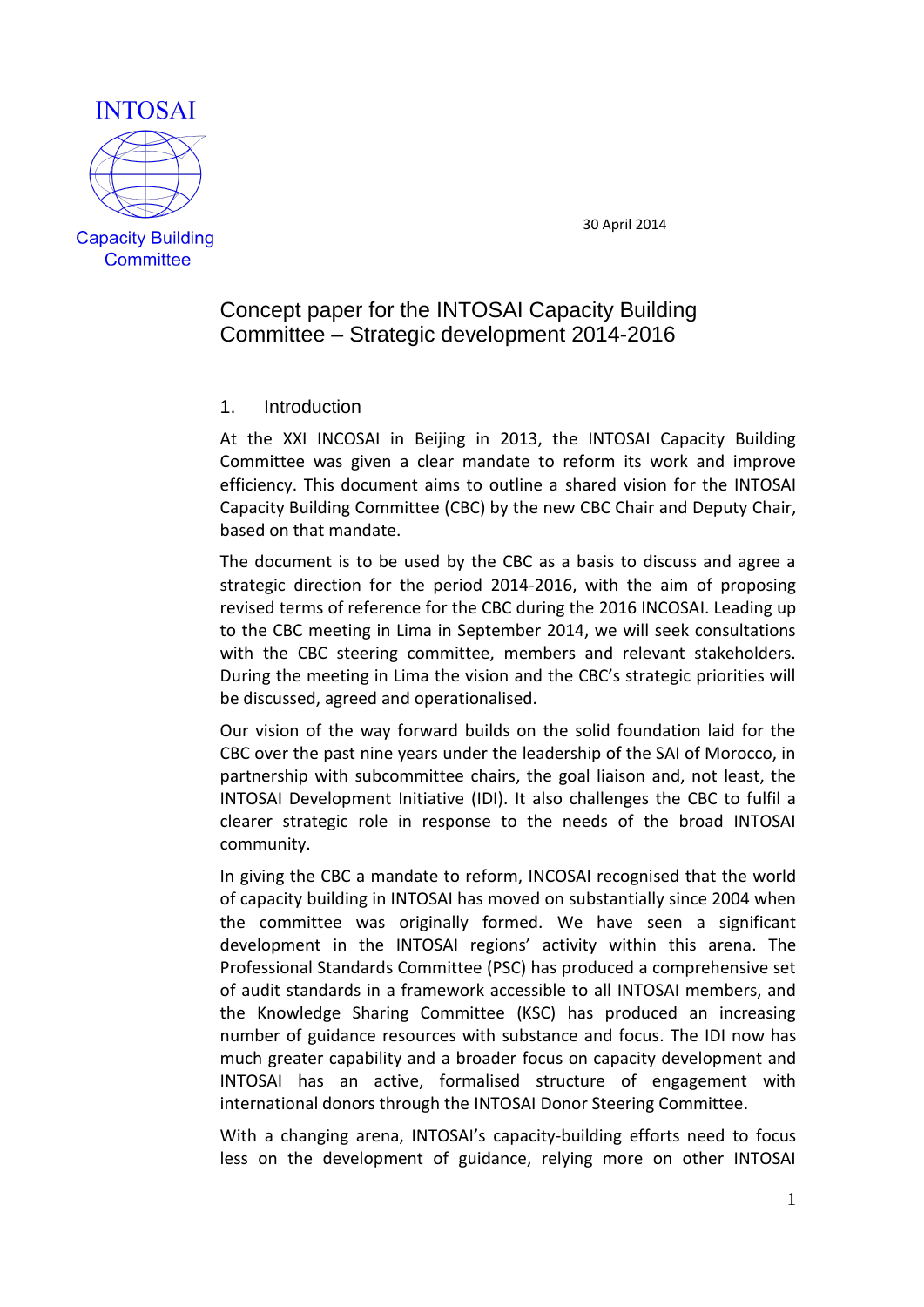actors<sup>1</sup>, including the better-funded IDI and the regions. Primary areas of focus will be advocacy, coordination and facilitation within the INTOSAI community as well as in relation to donors and other external actors and stakeholders. The CBC also has an important role to play in coordinating the INTOSAI regions in their capacity-building efforts, as well as the efforts of SAIs to support one another through knowledge sharing, joint training, capacity building and verification of development.

## 2. Value proposition

1

**The CBC is the INTOSAI advocate for, and custodian of, SAI capacity development. We facilitate initiatives in support of SAIs and regions, building their capacities and enhancing their capabilities.** 

In order for the CBC to fulfil this strategically important role, we believe the CBC needs to add value to the capacity-building sphere of INTOSAI. In our view, the CBC could and should do this by:

- strategically and constructively challenging current structures, priorities, programmes and activities, including identifying and addressing capacity-building overlaps, gaps and inconsistencies within INTOSAI;
- partnering with those already in the capacity-building game, encouraging capacity-building providers and practitioners, especially the IDI, to focus on their areas of strength, enabling a greater impact of their efforts where possible;
- championing closer cooperation between the CBC, PSC and KSC in the interest of capacity building and the efficient use of INTOSAI resources;
- facilitating a greater capacity-building role for the INTOSAI regions, from both a participation and an accountability angle, while recognising their diversity;
- supporting capacity building through knowledge sharing, for example by championing communities of practice, supporting inter- and cross regional knowledge sharing, or encouraging coordinated audits;
- supporting the verification or assessment of capacity-building efforts in the form of peer and/or self-assessments, such as ISSAI 5600 on peer reviews and the INTOSAI Performance Measurement Framework, or different forms of external evaluations; and

 $1$ . The intention is not to discontinue the use of CBC guides, or support for the implementation of the guides. However, a shift in emphasis is prosed regarding the level of cooperation between the CBC and the KSC in this area.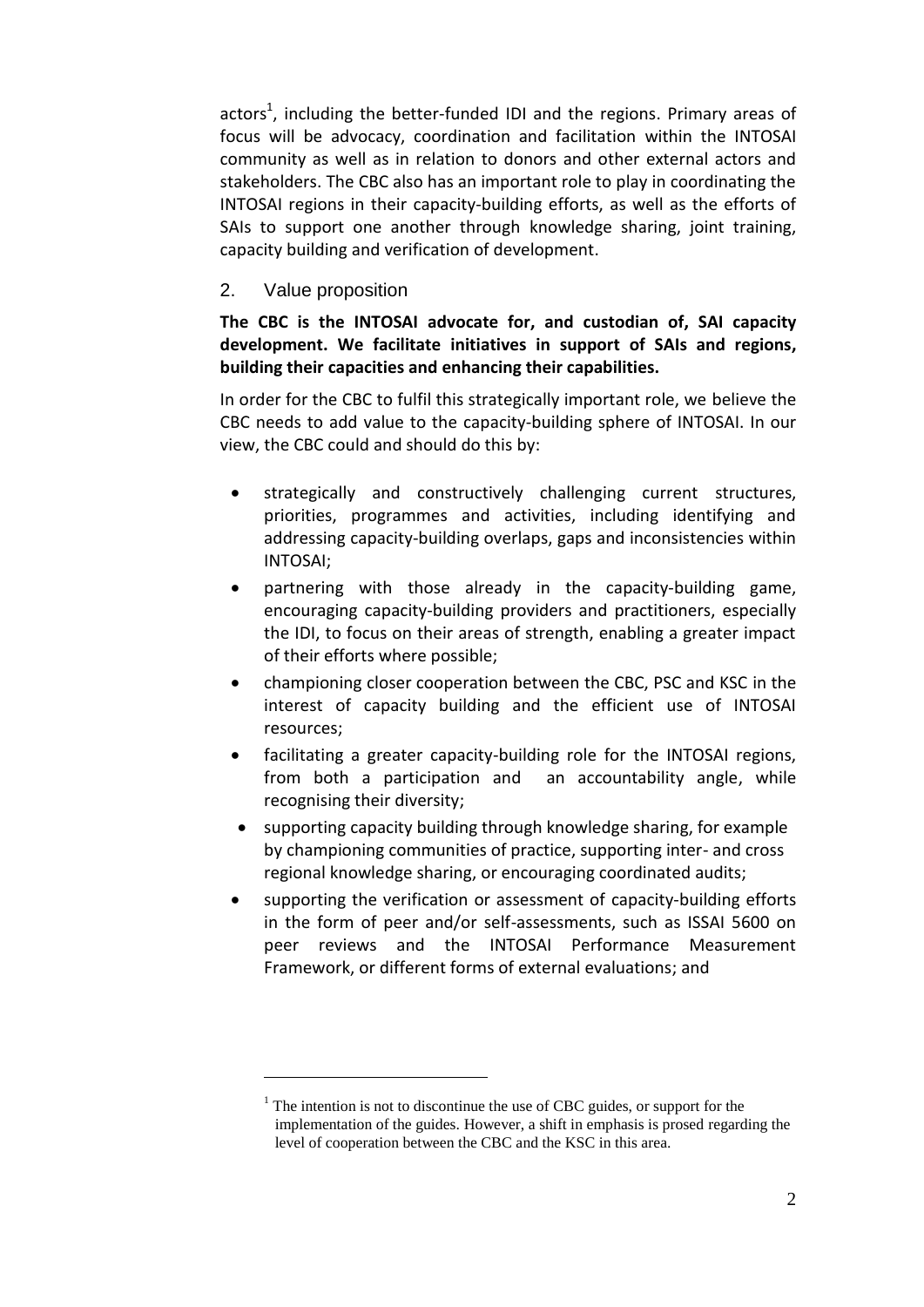- exploring opportunities and encouraging initiatives for the certification and accreditation of auditors, in coordination with the INTOSAI's Finance and Administration Committee and all relevant INTOSAI stakeholders.
- 3. Building on strong relationships

The CBC Chair and Vice Chair firmly believe that the CBC's strategic objectives can only be reached by building on strong relationships, within the CBC, within INTOSAI and with external stakeholders.

### *Within the CBC*

In order to ensure a single strategy for the CBC and its substructures, we would like to integrate the work of the CBC's different bodies. This would also serve to invigorate strategic discussions and further involve more CBC members in active work within the committee. As endorsed by INCOSAI, we will also focus on the important role of the INTOSAI regions in capacity building.

We propose to do this primarily by inviting all CBC members to one face-toface meeting per year, which includes:

- a steering committee meeting with all active CBC members as observers;
- one integrated part of the meeting designated for themes or issues relevant for the regions; and
- time for thematic meetings relating to ongoing or proposed CBC work, i.e. current subcommittees and any future projects or task forces.

All CBC members will be invited to participate in strategic discussion and will be expected to actively contribute to the committee's work during and in between meetings. In addition, face-to-face meetings and telephone- and video conferences may take place in different constellations to facilitate work throughout the year.

We also propose a variety of bodies to perform CBC work. The role of subcommittees can still be relevant, but smaller project teams are also envisaged to provide a less rigid and more task-oriented approach to achieve results, have better coordination and involve more members.

The composition of the CBC Steering Committee<sup>2</sup> will therefore be as follows:

- CBC Chair and Vice Chair;
- Goal Liaison of Strategic Goal 2;
- Chairs of subcommittees (or other thematic bodies within the CBC);
- At least one representative from each of the INTOSAI regions,
- Chairs of the PSC and KSC.

1

 $2$  As per the original CBC Terms of Reference, with the addition of the Vice Chair and the KSC Chair.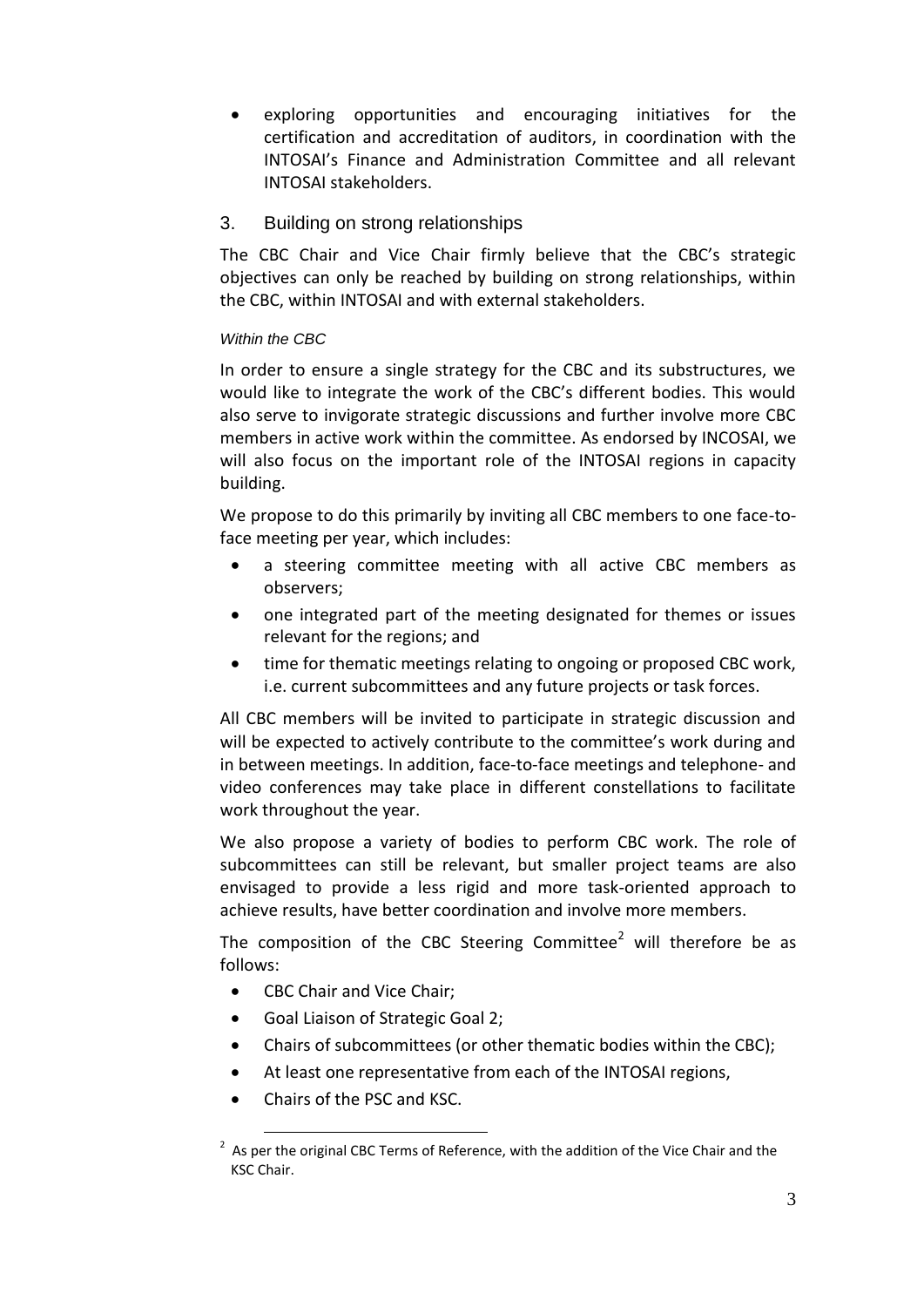One representative of the General Secretariat of INTOSAI and one representative of IDI will also be invited as observers.

#### *Within INTOSAI*

We propose a close dialogue and working relationship with different INTOSAI bodies for different purposes.

- The IDI is the primary capacity-building provider of INTOSAI and thus a key partner for the CBC. For both parties to achieve their objectives, mutual alignment and coordination of their respective efforts and initiatives are absolutely essential.
- The PSC and the KSC respectively develop standards and best practice guidance in a number of areas which are important in the capacity building of SAIs. We will therefore strive for coordination and strategic alignment between the efforts of the CBC, PSC and KSC.
- The CBC will contribute actively to the development of the next INTOSAI strategic plan, from both a content and a resource perspective, to ensure that capacity-building issues remain a top priority for INTOSAI. The CBC will also contribute actively as a key member of the INTOSAI-Donor Steering Committee and coordinate as appropriate on its major efforts.
- $\bullet$

We also aim to continue building on the solid and constructive working relationship already established with the INTOSAI Governing Board and INTOSAI Director of Strategic Planning.

The CBC will contribute actively to the development of the next INTOSAI strategic plan to ensure that capacity-building issues remain a top priority for INTOSAI.

#### *With external stakeholders*

By virtue of the nature of the CBC's work we believe it is integral to build and nurture relationships with other actors in the SAI capacity-building arena. In addition to donors, this may include training institutes, professional institutes, regulators, consultants and others. As a result we would like to develop communities of practice that support capacity building through knowledge sharing, exploration of best practice in capacity building, and building of networks in different arenas.

We acknowledge the important role of the INTOSAI Donor Steering Committee as an arena for coordination and strengthening of support to the SAI community. The CBC will actively contribute to the cooperation to ensure that the objectives of the Memorandum of Understanding between INTOSAI and the Donor community are achieved..

We aim, in a structured format, to solicit external stakeholders' views and support in addressing opportunities and challenges that the CBC faces.